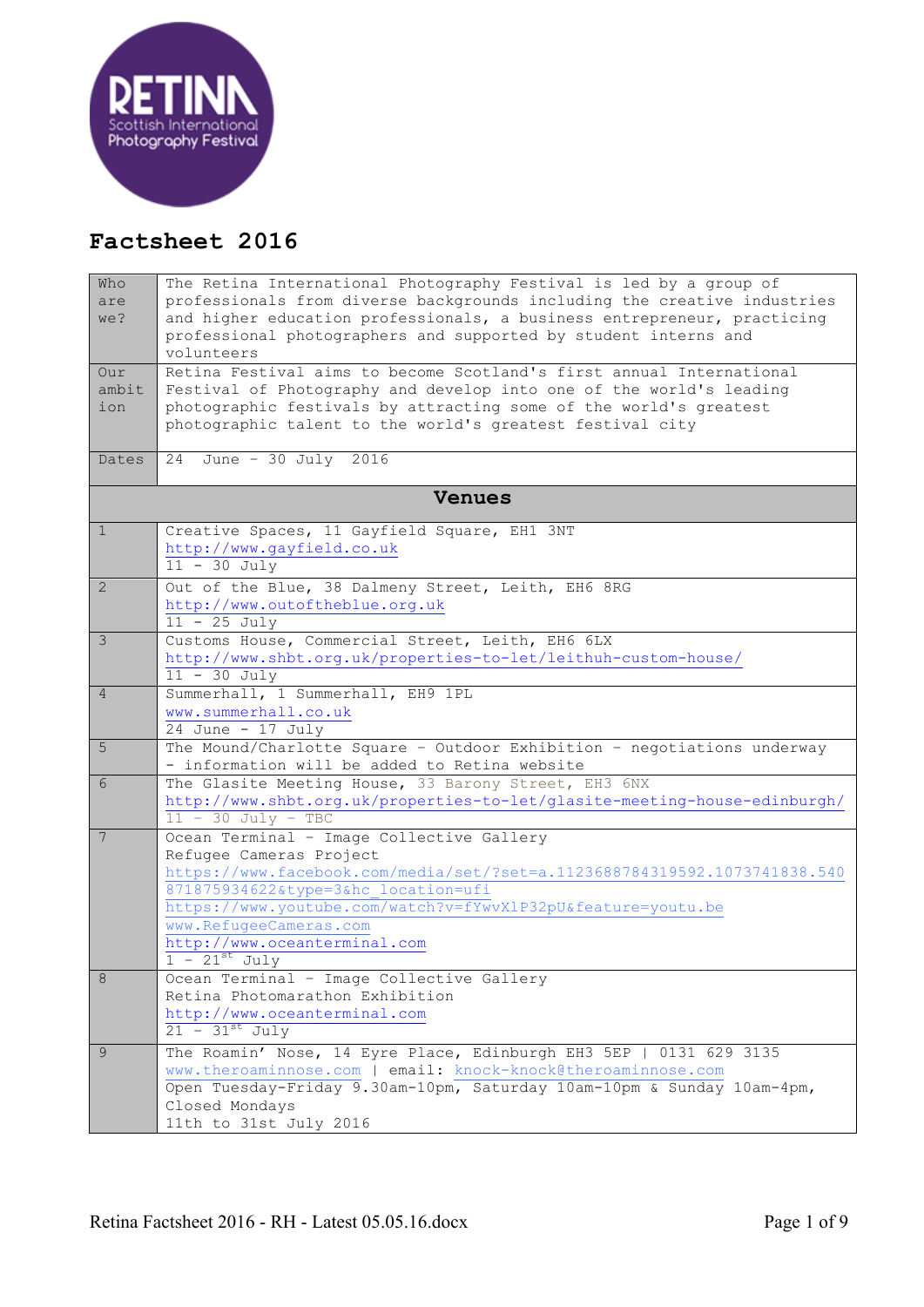

| Exhibitors for 2016 |                                                                                                                                                                                                                                                                                                                                                                                                                                                                                                                  |
|---------------------|------------------------------------------------------------------------------------------------------------------------------------------------------------------------------------------------------------------------------------------------------------------------------------------------------------------------------------------------------------------------------------------------------------------------------------------------------------------------------------------------------------------|
| $\mathbf{1}$        | <b>Jason Bell</b>                                                                                                                                                                                                                                                                                                                                                                                                                                                                                                |
|                     | Venue: Gayfield Creative Spaces<br>www.jasonbellphoto.com<br>Jason was born in Camden, London in 1969. He was given his first<br>camera at the age of 5. He decided on a career as a portrait<br>photographer whilst studying politics, Philosophy & economics at<br>Oxford University, from which he graduated in 1990.                                                                                                                                                                                         |
|                     | His work has since appeared in many of the world's foremost<br>publications including Vanity Fair & Vogue (US & UK) featuring<br>leading celebrities such as Scarlett Johansson, Johnny Depp, Emily<br>Blunt, Claire Danes, David Beckham, Nicole Kidman, John Malkovich,<br>Kate Winslet & Daniel Craig.<br>He has shot numerous film posters including Billy Elliot, About a<br>Boy, Love Actually, Bridget Jones 2, Golden Compass, Inkheart &<br>The Revenant.                                               |
|                     | Many of Jason's photographs have been acquired by the National<br>Portrait Gallery for their permanent collection.<br>His work has received much critical acclaim and he has been the<br>recipient of many awards including the Royal Photographic<br>Society's Terence Donovan Award for an outstanding contribution to<br>photography, the New York Photo Awards Best Advertising Image and<br>the Best British Black & White Photographer at the British<br>Pictures Editors Awards.                          |
|                     | His out 100 portfolio was one of five finalists in the American<br>Society of Magazine Editors 2010 National Magazine Awards, the<br>Magazine industry's highest honour.<br>He has published four books of his work, the most recent being 'An<br>Englishman in New York.' A selection of photographs from the book<br>was exhibited at the National Portrait Gallery in London.<br>In September 2011 he was awarded Honorary Fellowship of The Royal<br>Photographic Society. Jason lives in New York & London. |
| 2                   | Dougie Wallace                                                                                                                                                                                                                                                                                                                                                                                                                                                                                                   |
|                     | Venue: Gayfield Creative Spaces<br>www.dougiewallace.com                                                                                                                                                                                                                                                                                                                                                                                                                                                         |
|                     | East London-based photographer Dougie Wallace grew up in Glasgow<br>hence his moniker, 'Glasweegee'. Internationally recognised for<br>his long-term social documentary projects and a distinct direct<br>style of expressive street photography                                                                                                                                                                                                                                                                 |
|                     | Dougie Wallace spent 4 years photographing the now defunct black<br>and yellow Premier Padmini cabs of Bombay falling for their<br>garish, psychedelic interiors and the elusive charisma of the<br>drivers. The cabs have been described as 'Bollywood disco bars on<br>wheels' adorned with Hindu gods and goddesses, especially Ganesh,<br>who, with his long trunk and multiple arms, removes all obstacles<br>and evils. Between the golden hours of 4-6pm Wallace could been                               |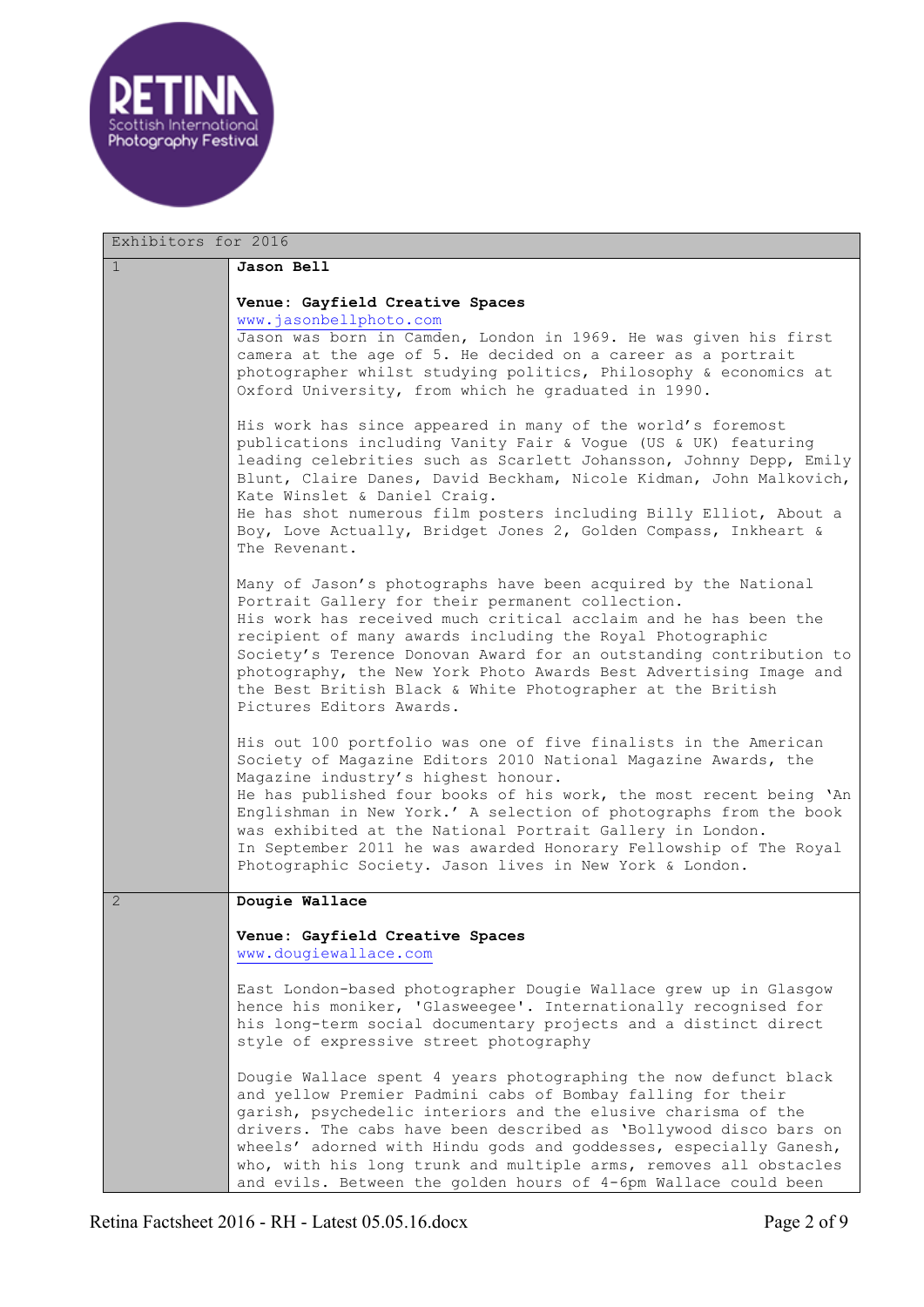| Scottish International<br>Photography Festival |  |
|------------------------------------------------|--|
|                                                |  |

|   | seen on the streets of Bombay loitering with intent at busy<br>junctions or at traffic lights ready to ambush, armed with 3<br>flashguns and Glaswegian license to pounce.<br>Over 17 visits to Bombay, Dougie Wallace produced a stunning<br>series of the cities popular taxi culture, now consigned to<br>history as the cars were phased out in 2015 following legislation<br>to reduce air pollution in the city. The photographs demonstrate<br>Dougie Wallace's tremendous technical ability which when mixed<br>with his eye for colour, composition and humour, produces                                                                                                                                                                                                                                                                                                                                                                                                                                                                                                                                                                                                                                                                                                                                                                                                                                                                       |
|---|---------------------------------------------------------------------------------------------------------------------------------------------------------------------------------------------------------------------------------------------------------------------------------------------------------------------------------------------------------------------------------------------------------------------------------------------------------------------------------------------------------------------------------------------------------------------------------------------------------------------------------------------------------------------------------------------------------------------------------------------------------------------------------------------------------------------------------------------------------------------------------------------------------------------------------------------------------------------------------------------------------------------------------------------------------------------------------------------------------------------------------------------------------------------------------------------------------------------------------------------------------------------------------------------------------------------------------------------------------------------------------------------------------------------------------------------------------|
|   | photographs with such depth and beauty they leave Wallace in class<br>of his own.<br>Road Wallah will be shown at ThePrintSpace, London from 20 May to<br>XXX and then travel to his homeland for two of his first<br>exhibitions in Scotland at Retina Festival from 11 <sup>th</sup> July to 30<br>July in Edinburgh and at Street Level Photoworks from 4 <sup>th</sup> November<br>to 22 <sup>nd</sup> December 2016, the latter as part of the Season of                                                                                                                                                                                                                                                                                                                                                                                                                                                                                                                                                                                                                                                                                                                                                                                                                                                                                                                                                                                           |
|   | Photography 2016.<br>Road Wallah published by Dewi Lewis and available at<br>http://www.dewilewis.com/products/road-wallah<br>For press contact Matt Shonfeld at INSTITUTE -<br>matt@instituteartist.com                                                                                                                                                                                                                                                                                                                                                                                                                                                                                                                                                                                                                                                                                                                                                                                                                                                                                                                                                                                                                                                                                                                                                                                                                                                |
| 3 | Kareem Black<br>New York based commercial photographer<br>Venue: Gayfield Creative Spaces<br>Dates: $11^{\text{th}}$ July - $30^{\text{th}}$ July<br>www.kareemblack.com                                                                                                                                                                                                                                                                                                                                                                                                                                                                                                                                                                                                                                                                                                                                                                                                                                                                                                                                                                                                                                                                                                                                                                                                                                                                                |
|   | Upon his graduation from the School of Visual Arts, New York-based<br>photographer Kareem Black went straight into shooting for Fader,<br>GQ, Elle Girl, Sony Music Entertainment, and Atlantic Records. He<br>was featured as one of Photo District News' 30 Emerging<br>Photographers - and soon became the go-to lens-man for Reebok,<br>Complex, and Steve Madden. Along with his commercial work, Black<br>keeps busy with a variety of personal projects including Feels<br>Good Let's Go, a website that depicts the more interesting<br>participants in N.Y.C.'s nightlife. He traveled to Haiti twice<br>(once with Art in Motion and once with Healing Haiti) and mounted<br>shows of his images taken there, with all money going to charity.<br>Kareem has also been a part of Charity missions in Bosnia and Sri<br>Lanka. Black has lectured at SVA, NYU, Pratt, the Fashion<br>Institute of Technology, the Rochester Institute of Technology,<br>The Professional Photographers Association and the PhotoPlus Expo.<br>Client list: Malibu Rum, BBDO, HBO, Brooklyn Brothers, McDonalds,<br>Fuse TV, Adidas, Verizon, Kool Aid, Burger King, Pepsi, W Hotels,<br>Vitamin Water, Arena, Maxim, GQ, Vibe, Sourz, Flaunt, ESPN, Mens<br>Health, Budweiser, Spin, Spike DDB, Sports Illustrated, VH1, MTV,<br>New Era, Popular Science Magazine, People Magazine, Reebok,<br>Atlantic Records, Samsung, Fed Ex, Inc Magazine & Steve Madden |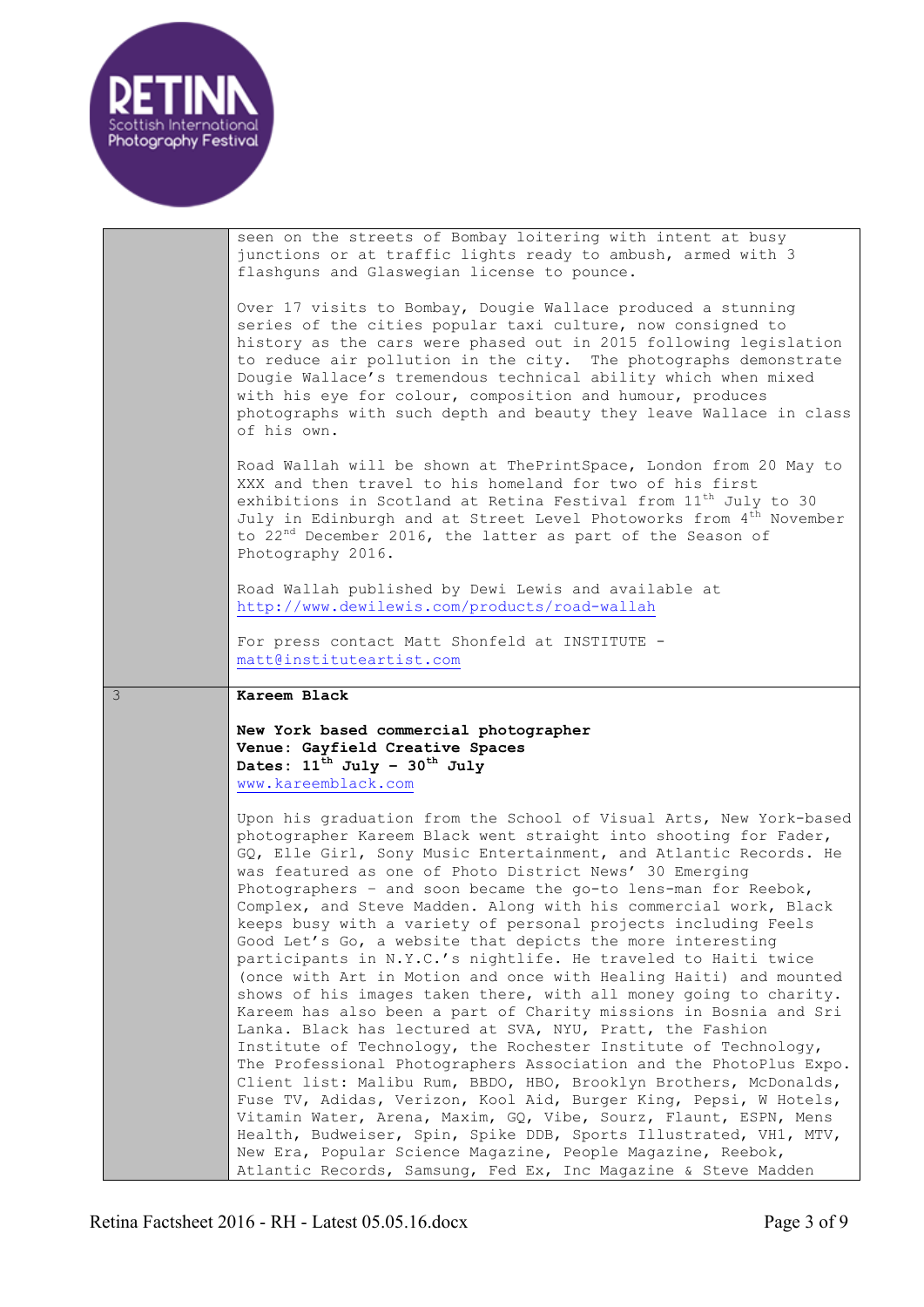

| 4 | David Boni                                                                                                                                                                                                                                                                                                                                                                                                                                                                                                                                                                                                                                                                                                               |
|---|--------------------------------------------------------------------------------------------------------------------------------------------------------------------------------------------------------------------------------------------------------------------------------------------------------------------------------------------------------------------------------------------------------------------------------------------------------------------------------------------------------------------------------------------------------------------------------------------------------------------------------------------------------------------------------------------------------------------------|
|   | Photographer/Director                                                                                                                                                                                                                                                                                                                                                                                                                                                                                                                                                                                                                                                                                                    |
|   | Venue: Summerhall                                                                                                                                                                                                                                                                                                                                                                                                                                                                                                                                                                                                                                                                                                        |
|   | Dates: $25^{\text{th}}$ June - $17^{\text{th}}$ July                                                                                                                                                                                                                                                                                                                                                                                                                                                                                                                                                                                                                                                                     |
|   | www.davidboni.com                                                                                                                                                                                                                                                                                                                                                                                                                                                                                                                                                                                                                                                                                                        |
|   |                                                                                                                                                                                                                                                                                                                                                                                                                                                                                                                                                                                                                                                                                                                          |
|   | David Boni is an award winning Advertising photographer and<br>director. Equally comfortable shooting stills or directing live<br>action TV commercials and online content, David's beautiful<br>lighting, crisp direction and calm persona makes every shoot a<br>pleasure. Starting out as a still life photographer - with Irving<br>Penn as his inspiration for making absolutely anything look<br>beautiful - David moved into portraiture and then expanded into<br>moving image. David's moving image work is now growing from<br>purely commercials into documentary and long form films, including<br>a multi agency sponsored project about Global Social Enterprise<br>that has taken him all over the world. |
|   | His Scottish roots shine through in his work, especially the<br>landscapes, which have been used in campaigns for ScotRail and<br>Highland Spring. David loves working on conceptual ideas and<br>relishes the diversity of a photographer's life - working on<br>portrait shoots with chickens, photographing The Stranglers being<br>hung by the neck from a kids swing set, or racing a Massey<br>Ferguson tractor against a Formula 1 car. (The tractor was winning<br>until the engine blew $up$ )                                                                                                                                                                                                                  |
|   | With bases in both London and Glasgow and shooting all over the<br>world David's clients include Manchester United, RBS, Wonderbra,<br>Strongbow and HM Government to name but a few.                                                                                                                                                                                                                                                                                                                                                                                                                                                                                                                                    |
|   |                                                                                                                                                                                                                                                                                                                                                                                                                                                                                                                                                                                                                                                                                                                          |
| 5 | German Photographer living and working in London<br>Alma Haser                                                                                                                                                                                                                                                                                                                                                                                                                                                                                                                                                                                                                                                           |
|   |                                                                                                                                                                                                                                                                                                                                                                                                                                                                                                                                                                                                                                                                                                                          |
|   | Venue: Customs House                                                                                                                                                                                                                                                                                                                                                                                                                                                                                                                                                                                                                                                                                                     |
|   | $11^{\text{th}}$ July - $30^{\text{th}}$ July                                                                                                                                                                                                                                                                                                                                                                                                                                                                                                                                                                                                                                                                            |
|   | www.haser.org.uk                                                                                                                                                                                                                                                                                                                                                                                                                                                                                                                                                                                                                                                                                                         |
|   | Specialising in carefully constructed portraiture, Alma creates<br>work that it both striking and at times unsettling. Expanding the                                                                                                                                                                                                                                                                                                                                                                                                                                                                                                                                                                                     |
|   | dimensions of traditional portrait photography, the artist employs                                                                                                                                                                                                                                                                                                                                                                                                                                                                                                                                                                                                                                                       |
|   | inventive paper-folding techniques which create layers of intrigue                                                                                                                                                                                                                                                                                                                                                                                                                                                                                                                                                                                                                                                       |
|   | around her subjects. Haser was shortlisted for the Taylor Wessing                                                                                                                                                                                                                                                                                                                                                                                                                                                                                                                                                                                                                                                        |
|   | Portrait Prize in 2012. She has won several awards including The                                                                                                                                                                                                                                                                                                                                                                                                                                                                                                                                                                                                                                                         |
|   | Magenta Foundation's Bright Spark Award in 2013.                                                                                                                                                                                                                                                                                                                                                                                                                                                                                                                                                                                                                                                                         |
|   | Series Title: Cosmic Surgery                                                                                                                                                                                                                                                                                                                                                                                                                                                                                                                                                                                                                                                                                             |
|   | Since leaving University in 2010, Alma has been working on self-                                                                                                                                                                                                                                                                                                                                                                                                                                                                                                                                                                                                                                                         |
|   | portraits, being her own willing and available model. She then                                                                                                                                                                                                                                                                                                                                                                                                                                                                                                                                                                                                                                                           |
|   | started taking portraits of other people making work that has a                                                                                                                                                                                                                                                                                                                                                                                                                                                                                                                                                                                                                                                          |
|   | disquieting or disconcerting resonance.                                                                                                                                                                                                                                                                                                                                                                                                                                                                                                                                                                                                                                                                                  |
|   | Alma has always made things with her hands and tries to find ways<br>to combine her fine art background with photography. She has used                                                                                                                                                                                                                                                                                                                                                                                                                                                                                                                                                                                   |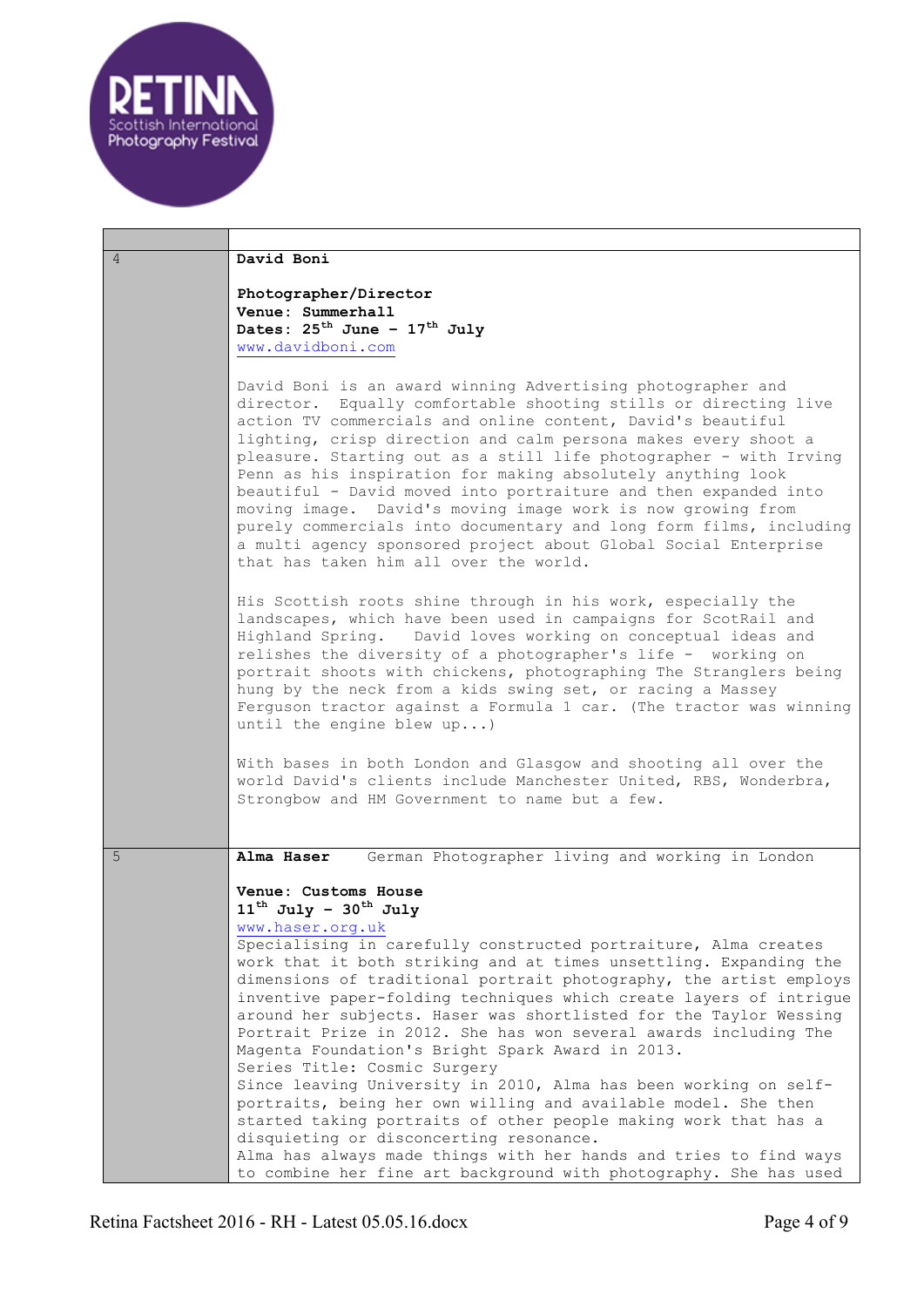

| origami in the past as props in her photographs, but in this                                                                          |  |
|---------------------------------------------------------------------------------------------------------------------------------------|--|
| series 'Cosmic Surgery' the origami has become an integral part of                                                                    |  |
| the final image.<br>The series has three distinct stages. Firstly Alma photographs her                                                |  |
| sitter, then prints multiple images of the subjects face and folds                                                                    |  |
| them into a complicated origami modular construction, which then                                                                      |  |
| gets placed back onto the original face of the portrait. Finally                                                                      |  |
| the whole thing is re-photographed.                                                                                                   |  |
| Origami is very meditative, you can get lost in the world of                                                                          |  |
| folding for hours. It is also extremely delicate and fragile, so                                                                      |  |
| by giving each geometric paper shape somewhere to sit within the                                                                      |  |
| final image, the origami has been given a backbone.                                                                                   |  |
| There is something quite alien about the manipulated faces, as if                                                                     |  |
| they belong to some futuristic next generation. In these portraits                                                                    |  |
| the children become uncanny, while their parents are seen in a<br>more familiar moment.                                               |  |
| With the simple act of folding an image Alma can transform each                                                                       |  |
| face and make a sort of flattened sculpture. By de-facing her                                                                         |  |
| models she has made their portraits into her own creations.                                                                           |  |
| 6 & 7<br>Paul and Lynn Henni                                                                                                          |  |
| Venue: The Roamin Nose                                                                                                                |  |
| The Roamin' Nose, 14 Eyre Place, Edinburgh EH3 5EP   0131 629 3135                                                                    |  |
| www.theroaminnose.com   email: knock-knock@theroaminnose.com<br>Open Tuesday-Friday 9.30am-10pm, Saturday 10am-10pm & Sunday 10am-    |  |
| 4pm, Closed Mondays                                                                                                                   |  |
| Dates: 11th to 31st July 2016                                                                                                         |  |
|                                                                                                                                       |  |
|                                                                                                                                       |  |
| henni.photo brings together Lynn Henni who has studied photography                                                                    |  |
| and film-making and Paul Henni who has a background as a freelance                                                                    |  |
| designer and sculptor. Their interest in urban imagery combined                                                                       |  |
| with a lifetime of living in and exploring their home city of                                                                         |  |
| Edinburgh brings a unique perspective to this beautiful and multi-<br>faceted place. Sometimes gritty, often unexpected, their images |  |
| present an insider's perspective on the city.                                                                                         |  |
| web: www.henni.photo                                                                                                                  |  |
| Facebook: www.facebook.com/henni.photo/                                                                                               |  |
| blog: www.knicksen.com                                                                                                                |  |
| e: paul@henni.photo<br>e: lynn@henni.photo                                                                                            |  |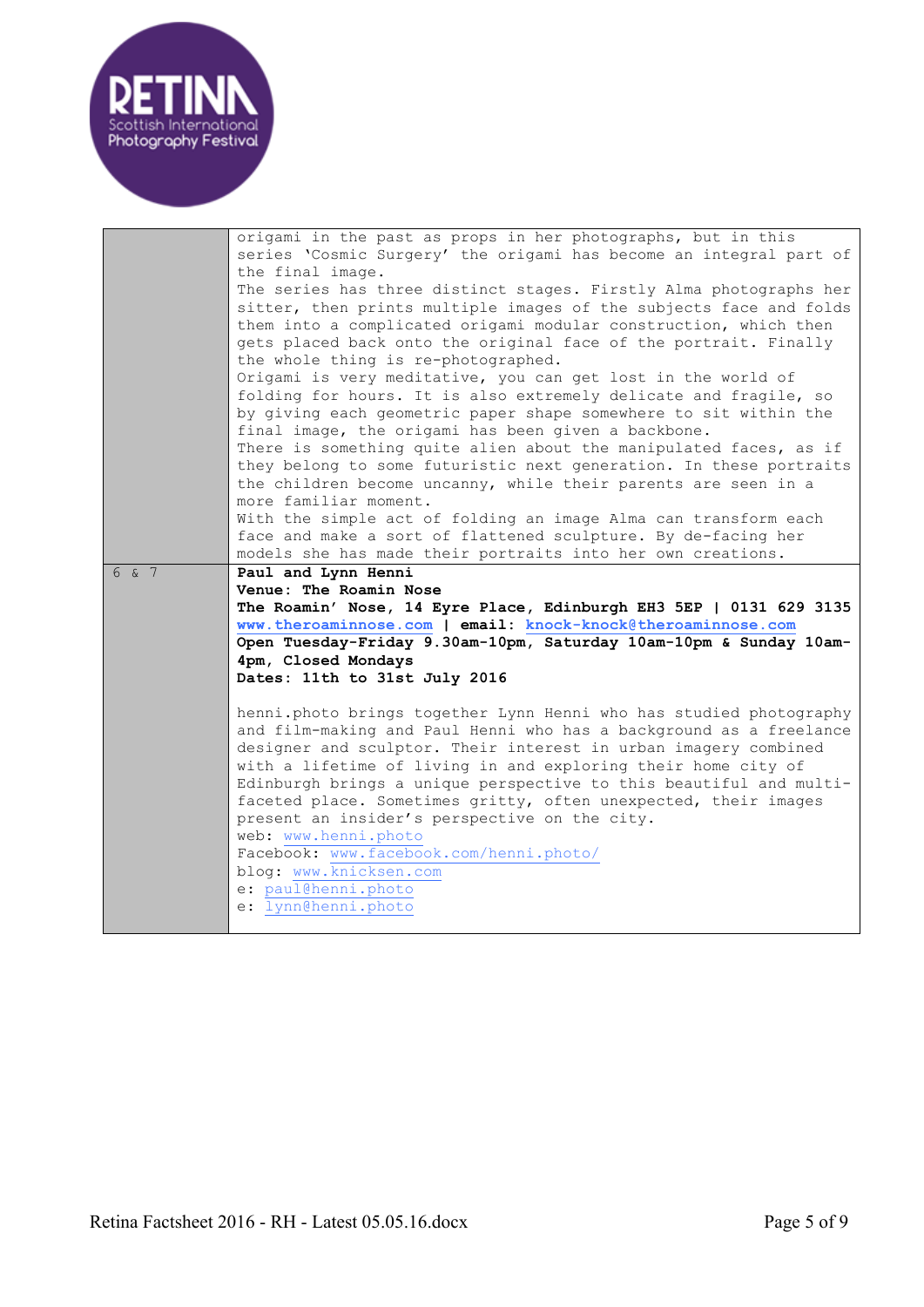

| 8 | Janeanne Gilchrist                                                                                                                                                                                                                                                                                                                                                                                                                                                                                                                                                                                                                                                                                                                                                                                                                                                                                                                              |
|---|-------------------------------------------------------------------------------------------------------------------------------------------------------------------------------------------------------------------------------------------------------------------------------------------------------------------------------------------------------------------------------------------------------------------------------------------------------------------------------------------------------------------------------------------------------------------------------------------------------------------------------------------------------------------------------------------------------------------------------------------------------------------------------------------------------------------------------------------------------------------------------------------------------------------------------------------------|
|   | Venue: Customs House<br>Inter Tidal                                                                                                                                                                                                                                                                                                                                                                                                                                                                                                                                                                                                                                                                                                                                                                                                                                                                                                             |
|   | Janeanne Gilchrist is a Photographic artist, Image-maker and<br>Director of Staunch Industries an outdoors lifestyle brand.<br>Currently working and living in Edinburgh Scotland.                                                                                                                                                                                                                                                                                                                                                                                                                                                                                                                                                                                                                                                                                                                                                              |
|   | She has worked worldwide for a diverse range of advertising<br>agencies, design consultancies publishing houses and editorials<br>since graduating from Napier University in 1996. Janeanne has won<br>awards for her past commercial work with appearances in the D&AD<br>and Association of Photographers. Janeanne has been free diving in<br>various locations in the Scottish seas for the last 10 years. On<br>her underwater expeditions she has discovered a whole new<br>beautiful world where gravity doesn't apply and everything is in<br>constant flux. She is challenging and exploring her own limits<br>with working in the aquatic environment shooting under the water<br>capturing unseen moments. Her work is an ongoing observation of<br>surface, space and perception. The juxtaposition between the<br>organic and the invasion of the man made. Janeanne makes images of<br>a world that most people don't get to see. |
|   | Inter tidal- is work in current development and one that she will<br>be delivering to this year's Retina Scottish International<br>Photography festival as an installation of printed (stills) work<br>and a moving (film) piece. The work explores the subconscious<br>emotional memories, otherworldly fables and folklore of what lurks<br>under the surface. It also features found items that had a place a<br>function a use in an otherworld now abandoned adrift and discarded<br>where they take on an ethereal distorted temporal beauty<br>dissolving and breaking down in to the aquatic environment, now<br>alien to their existence.                                                                                                                                                                                                                                                                                              |
|   | Links                                                                                                                                                                                                                                                                                                                                                                                                                                                                                                                                                                                                                                                                                                                                                                                                                                                                                                                                           |
|   | https://www.behance.net/Unit-photographic<br>https://www.behance.net/staunch https://www.behance.net/staunch                                                                                                                                                                                                                                                                                                                                                                                                                                                                                                                                                                                                                                                                                                                                                                                                                                    |
|   | http://staunchindustries.com/journal/hand-plane/<br>http://staunchindustries.com/journal/sandstorm/                                                                                                                                                                                                                                                                                                                                                                                                                                                                                                                                                                                                                                                                                                                                                                                                                                             |
| 9 | C J Monk                                                                                                                                                                                                                                                                                                                                                                                                                                                                                                                                                                                                                                                                                                                                                                                                                                                                                                                                        |
|   | Venue: Customs House                                                                                                                                                                                                                                                                                                                                                                                                                                                                                                                                                                                                                                                                                                                                                                                                                                                                                                                            |
|   | In the three years since he first picked up a camera, CJ Monk has<br>been rapidly gaining recognition for his idiosyncratic take on<br>conceptual portrait and fashion photography. His surreal<br>cinematically inspired style is playful, seductive and subtly<br>melancholic. Originally from the small town of Port Glasgow, His<br>prolific output and unusual approach distinguish him as an<br>emerging talent in Scottish contemporary photography.                                                                                                                                                                                                                                                                                                                                                                                                                                                                                     |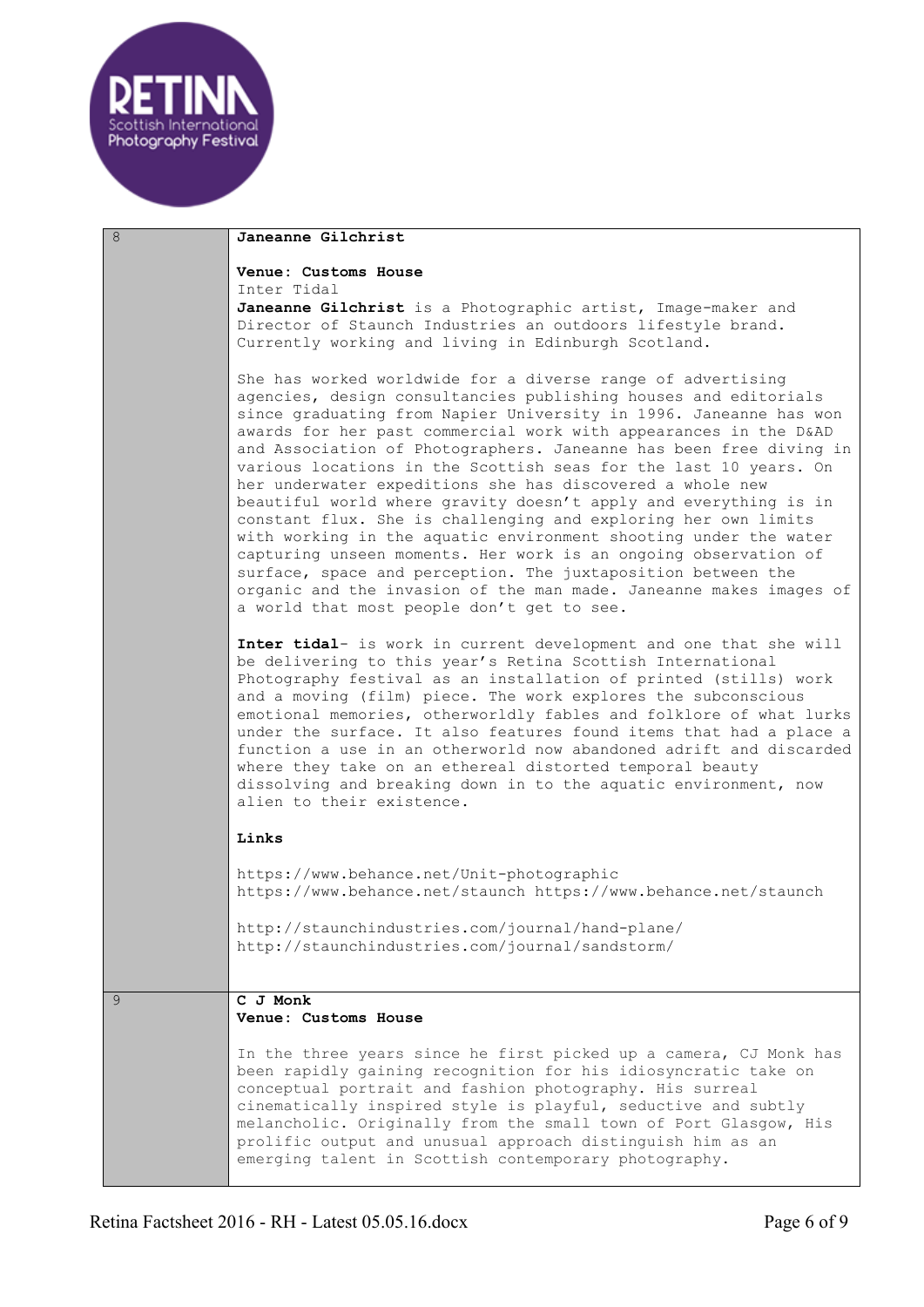

| 10 | kayhan Jafar-Shaghaghi                                                                                                                                                                                                                                                         |
|----|--------------------------------------------------------------------------------------------------------------------------------------------------------------------------------------------------------------------------------------------------------------------------------|
|    | Venue: Customs House                                                                                                                                                                                                                                                           |
|    |                                                                                                                                                                                                                                                                                |
|    | I was born in Tehran in 1978. I moved to London in my early 20's<br>to study and I have been living in Scotland for the past 10 years.<br>My great grandfather was a royal portrait painter and my mum is a<br>tapestry weaver. Therefore there is artistic blood that runs in |
|    | my family. I consider myself as a conceptual photographer.<br>Photography for me is a tool for expressing ideas, and then the<br>idea determine the execution. My work varies from documentary to                                                                              |
|    | fashion, portraiture, and fine art. However, the themes remain<br>deeply personal.                                                                                                                                                                                             |
| 11 | Association of Photographers - 2015 Photography Awards                                                                                                                                                                                                                         |
|    | Venue: Out of The Blue, Drill Hall (35 Photographers)<br>Dates: $11^{\text{th}}$ - $25^{\text{th}}$ July<br>http://www.the-aop.org                                                                                                                                             |
|    | The AOP Photography Awards is one of the most prestigious                                                                                                                                                                                                                      |
|    | competitions in commercial professional photography. Now in its<br>33rd year, the competition remains highly regarded by<br>commissioners, art buyers and photographers alike.                                                                                                 |
| 12 | UK Picture Editor's Guild 2015 Award Winners Exhibition                                                                                                                                                                                                                        |
|    | (11 Photographers)                                                                                                                                                                                                                                                             |
|    |                                                                                                                                                                                                                                                                                |
|    | Venue: Customs House                                                                                                                                                                                                                                                           |
|    | Dates: 11 <sup>th</sup> - 30 <sup>th</sup> July                                                                                                                                                                                                                                |
|    | http://www.pictureeditorsguildawards.co.uk                                                                                                                                                                                                                                     |
|    | The highly-acclaimed UK Picture Editors Guild Awards competition                                                                                                                                                                                                               |
|    | launched in 2010.                                                                                                                                                                                                                                                              |
|    | These awards are distinctive in that panels of judges consisting                                                                                                                                                                                                               |
|    | only of working picture editors from national and regional                                                                                                                                                                                                                     |
|    | newspapers and international photo agencies assess the thousands                                                                                                                                                                                                               |
|    | of entries from professional photographers from throughout the                                                                                                                                                                                                                 |
|    | media.                                                                                                                                                                                                                                                                         |
|    | Categories include with Winners:                                                                                                                                                                                                                                               |
|    | Chairman's Award in association with British Airways - Ken Lennox<br>Qatar Airways Newspaper Photographer of the Year - Jack Hill<br>UKPEG UK Videographer of the Year - Julian Simmonds                                                                                       |
|    | BT Sports Photographer of the Year - Tom Jenkins                                                                                                                                                                                                                               |
|    | Getty Royal Photographer of the Year - Chris Jackson                                                                                                                                                                                                                           |
|    | UKPEG News Photographer of the Year - Bruce Adams<br>Christie's Arts and Entertainment Photographer of the Year -Samir                                                                                                                                                         |
|    | Hussein                                                                                                                                                                                                                                                                        |
|    | Bloomberg Business Photographer of the Year - James Glossop                                                                                                                                                                                                                    |
|    | Fixation Young Photographer Bursary - James Gourley                                                                                                                                                                                                                            |
|    | Genesis Regional Photographer of the Year - James Hardisty                                                                                                                                                                                                                     |
|    | UKPEG Photo Essay of the Year - Chris Furlong                                                                                                                                                                                                                                  |
|    | Shutterstock Press Photographer of the Year - James Glossop                                                                                                                                                                                                                    |
| 12 | Scottish Press Photographers: (7 Photographers)                                                                                                                                                                                                                                |
|    | Venue: Customs House                                                                                                                                                                                                                                                           |
|    | Dates: $11^{\text{th}} - 30^{\text{th}}$ July                                                                                                                                                                                                                                  |
|    | Ian Rutherford - Ex Scotsman                                                                                                                                                                                                                                                   |
|    | Gordon Terris                                                                                                                                                                                                                                                                  |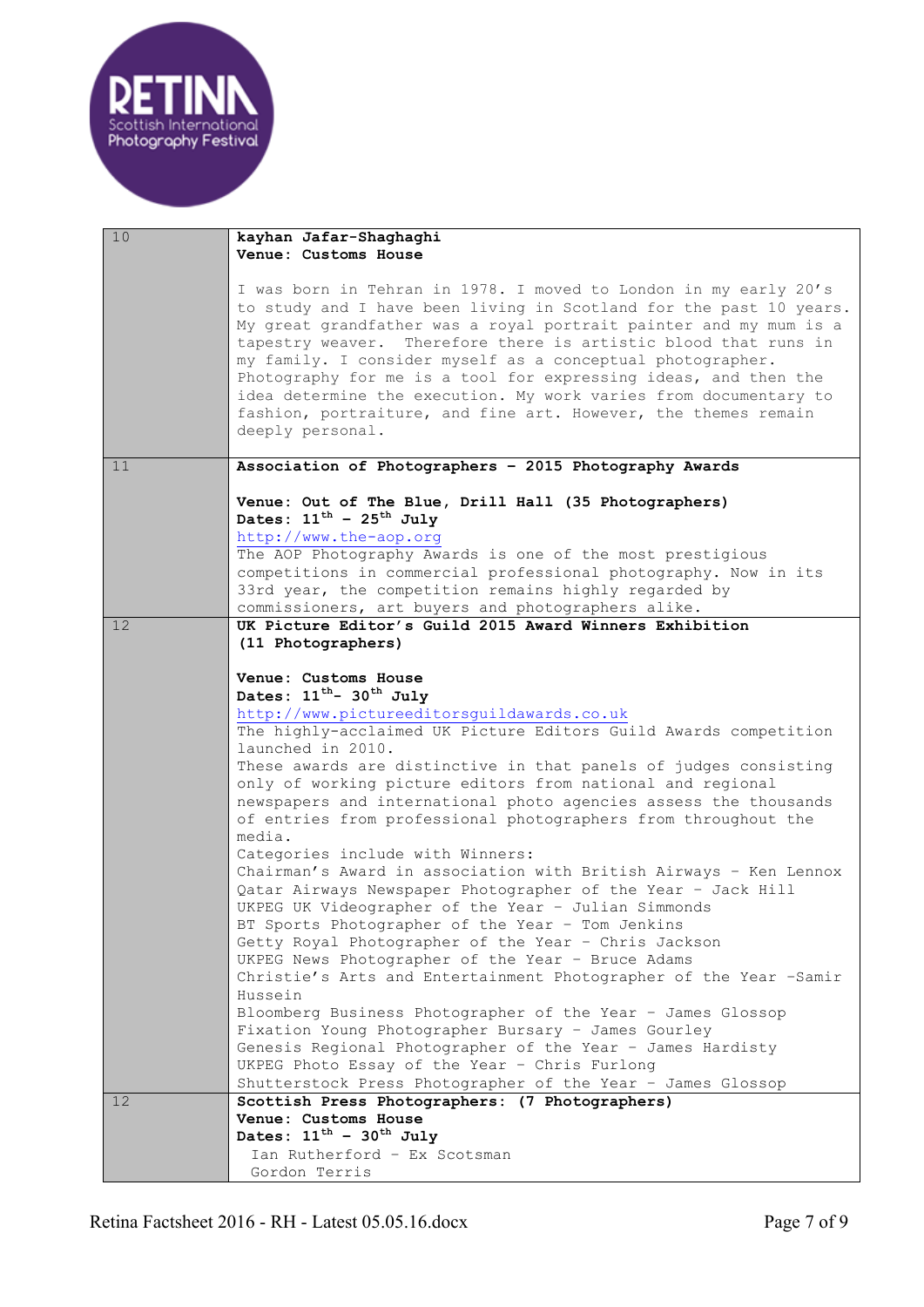

Lesley Martin - Herald Jeff Mitchell James Glossop Jane Barlow Wattie Cheung - Getty 13 **Emerging Talent: Venue: Customs House** Dates:  $11^{th}$  –  $30^{th}$  July **Mhairi Bell-Moodie** Mhairi is a recent BA Professional Photography graduate of Edinburgh College. Her work focuses on documenting stories through portraiture and reportage photography. In 2016, she will be showing work at the Free Range Graduate Shows in London and at Retina's Emerging Talent exhibition 2016. **Gareth Bragdon** I have been into photography for the past 4.5 years. Previous to that I had played with various ways of expressing myself especially through music. Eventually I fell into a rut and it took picking up the camera to get out of it. Since then I've been fascinated by the possibility photography provides and for me, it's a way of exploring and examining my world and either dissecting it or making it something more. I shoot mainly street photography. I enjoy the spontaneity and adrenaline rush of the process and I enjoy letting the world reveal itself to me. I am originally from the US and have been studying photography at Edinburgh College and Napier University. **Gavin Bragdon** Although I've always taken photographs all my life it wasn't until late 2011 that I saw the potential of photography being about more than just recording personal memory. A little later on I watched BBC's Genius of Photography and through that discovered street photography and the idea of the so-called "decisive moment". I became fascinated and infatuated and have spent much of the last few years using the camera as a means to explore the world around me. I am originally from New England and have lived here in Scotland for the past 7 years. Got my HND in photography at Edinburgh College and last I checked was last seen studying at Napier University." **Oliver Henderson** Oliver is fashion photographer currently in his final year of a BA Professional Photography at Edinburgh College. Winning Calumet student of the year 2015 and BIPP Open category 2015. Oliver started 2016 off by winning his first commercial job. Oliver feels that working in fashion allows him to rejoice in the fantastical side of photography and celebrate the more exciting imaginative side of creativity. **Anneleen Lindsay** Anneleen has been part of the Retina organising committee since May 2014, beginning as an intern whilst studying at Edinburgh